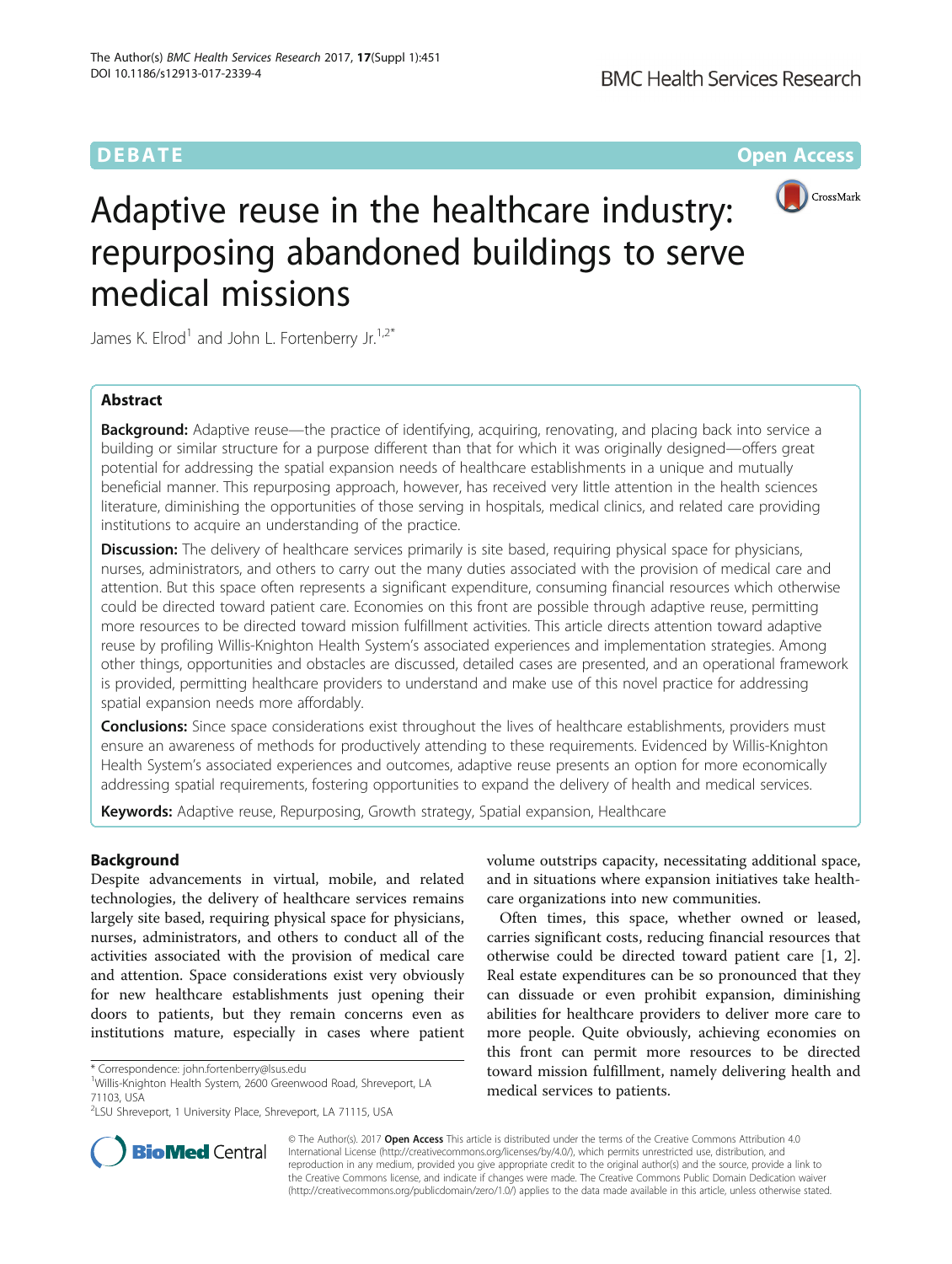One method for achieving such economies rests with a particular approach known as adaptive reuse. This practice entails the identification, acquisition, and renovation of existing, abandoned buildings, placing them back into service on behalf of their new owners and reinstating them as assets, rather than blights, in their given communities. Adaptive reuse has been profiled extensively in many industries, with retail, hospitality, and housing sectors being notable examples [\[3](#page-8-0)–[5](#page-9-0)]. The healthcare industry has received some attention (e.g., [[6](#page-9-0)–[10\]](#page-9-0)), but it has been very sparse, diminishing the opportunities of those serving in hospitals, medical clinics, and related care providing institutions to acquire an understanding of the practice.

This article directs attention toward adaptive reuse by profiling Willis-Knighton Health System's associated experiences and implementation strategies. Among other things, opportunities and obstacles are discussed, detailed cases are presented, and an operational framework is supplied, permitting healthcare providers to understand and make use of this novel practice for addressing spatial expansion needs more affordably, fostering opportunities to expand the delivery of health and medical services.

#### Definition

Adaptive reuse is defined as the practice of identifying, acquiring, renovating, and placing back into service a building or similar structure for a purpose different than that for which it was originally designed. Sometimes termed repurposing, the technique often centers on breathing new life into abandoned buildings in various states of decline. Although it contains a significant renovation component, adaptive reuse is much broader due to its focus on modifying structures to accommodate new and different missions. It's been shown to help communities maintain or recapture vitality, reduce blight caused by abandoned properties, and conserve natural resources, all while permitting institutions to economically address their spatial expansion needs [\[11](#page-9-0)–[13\]](#page-9-0).

Abandoned buildings emerge for myriad reasons ranging from progress, which compels establishments to relocate to better serve clients, to misfortune, which prompts businesses to cease operations at particular locations. Regardless of cause, vacant properties remain, representing unrealized potential. Adaptive reuse allows enterprising institutions to tap into this potential, addressing spatial expansion requirements and restoring to service an otherwise unproductive property [[14](#page-9-0)]. One institution possessing extensive adaptive reuse experience is Willis-Knighton Health System.

#### Willis-Knighton Health System and adaptive reuse

Willis-Knighton Health System is a nongovernmental, notfor-profit healthcare provider delivering comprehensive health and wellness services through multiple hospitals, numerous general and specialty medical clinics, an allinclusive retirement community, and more. Based in Shreveport, Louisiana, the system holds market leadership in its served region, centered in the heart of an area known as the Ark-La-Tex, where the states of Arkansas, Louisiana, and Texas converge.

Willis-Knighton Health System's experience with adaptive reuse began decades ago. The system's origins date to 1924 with the establishment of Tri-State Sanitarium, founded to address the healthcare needs of the burgeoning population of west Shreveport. Sold in 1929 to Drs. James Willis and Joseph Knighton, the establishment continued operations and, in 1952, it was renamed in honor of Drs. Willis and Knighton.

For the first several decades of its existence, the establishment played an important but relatively small role in delivering the region's healthcare. In the 1970s, however, Willis-Knighton Health System embarked on a detailed growth campaign to expand its footprint beyond west Shreveport. With funding to support growth initiatives being in short supply, Willis-Knighton Health System was forced to economize, leading executives to consider repurposing existing, abandoned structures to support growth ambitions.

Initial and subsequent adaptive reuse experiences proved economical and effective, resulting in the practice becoming a deeply ingrained part of Willis-Knighton Health System's culture. With over 20 adaptive reuse projects having been accomplished successfully, it's the first consideration whenever facing expansion needs that cannot be accommodated by renovating existing space. New construction is pursued only after adaptive reuse possibilities have been investigated and determined to either be nonexistent or unviable. The practice is considered to be a core component of Willis-Knighton Health System's overall strategy due to its history of enhancing the institution's competitive advantages.

#### Selected examples

Reviewing several examples profiling Willis-Knighton Health System's repurposing initiatives perhaps is the best starting point for developing an understanding of adaptive reuse. The variety evident in the noted examples illustrates the depth and breadth of adaptive reuse possibilities, some being obvious and others less so.

#### WK Innovation Center (formerly Bossier Medical Center)

Built in 1966, Bossier Medical Center provided healthcare services for many years to the population of Bossier Parish, Louisiana before closing in the 1990s. Subsequent providers occupied the facility until the early 2000s when the property was abandoned. Unoccupied and exposed to the elements, the building fell into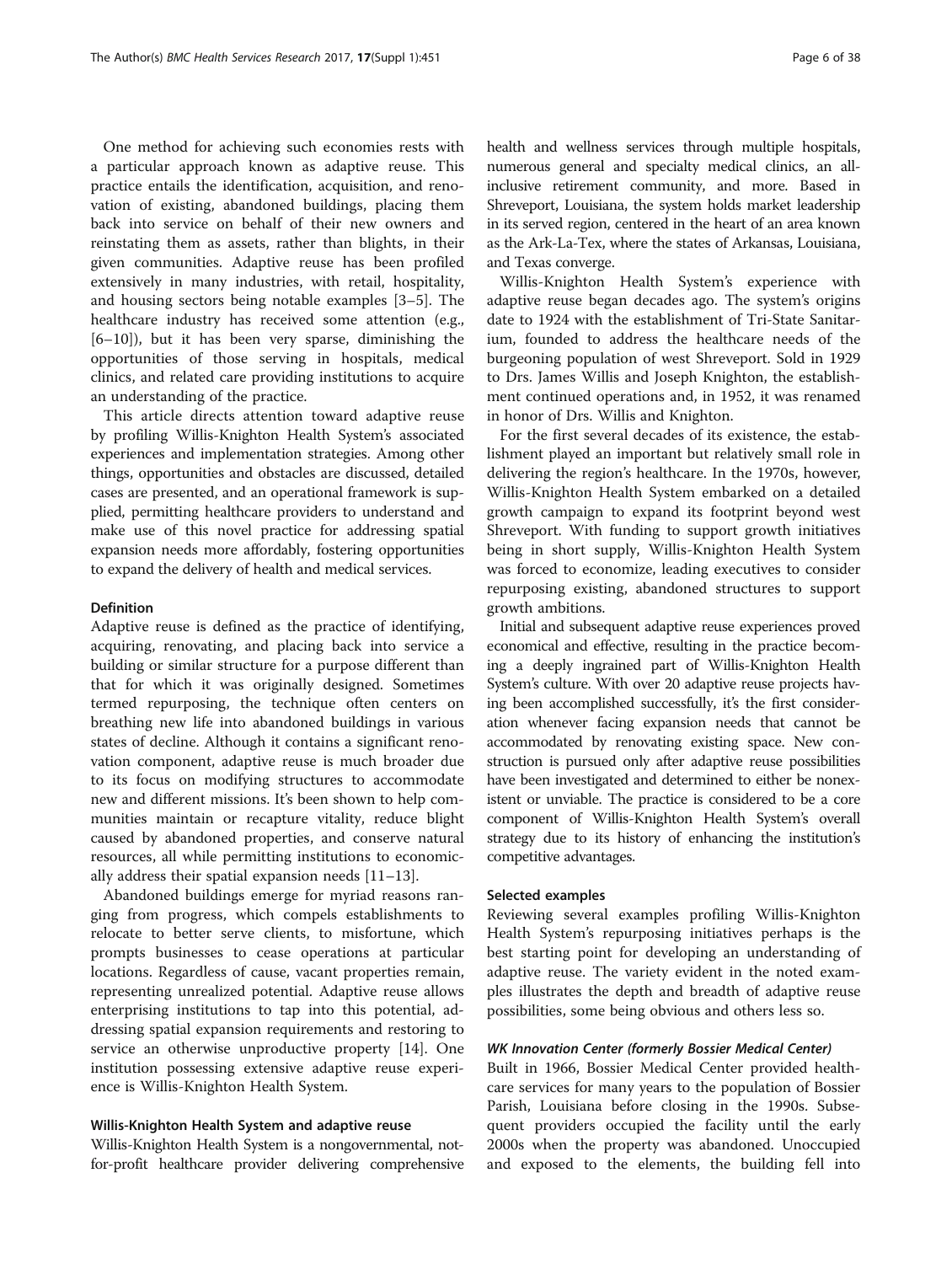disrepair, blighting one of the busiest transit corridors in the community. In 2012, desiring a location to house a consolidated business office, centrally and securely store medical records, house system-wide education initiatives (e.g., WK's virtual hospital, new employee orientation center), showcase its legacy (e.g., WK's Talbot Medical Museum), and provide a conference venue for internal and community use, Willis-Knighton Health System canvassed the marketplace to identify potential repurposing opportunities. The former Bossier Medical Center emerged as a top candidate.

Ensuing assessments prompted purchase of the property after which it was comprehensively revitalized for its new role, emerging in 2015 as the WK Innovation Center. Repurposing the 185,000 square foot property cost \$16 million (acquisition plus renovations), reflecting a \$26 million savings compared to the \$42 million estimate for equivalent new construction. Willis-Knighton Health System fulfilled its spatial expansion needs at a bargain price and the community received a new, stateof-the-art facility in place of urban blight.

#### WK Rehabilitation Institute (formerly Doctors' Hospital)

Once a cornerstone of healthcare, Doctors' Hospital of Shreveport closed permanently in 2010, bringing to an end a legacy which began in 1907. The idled building's appearance declined greatly in forthcoming years due to inactivity and exposure, but its solid structure and especially its ideal location, overlooking the heart of downtown Shreveport, made it an attractive adaptive reuse candidate.

In 2015, seeking a location to house its center of excellence for rehabilitative care, Willis-Knighton Health System purchased the building, comprehensively repurposing it to serve this new and different healthcare mission. Modifications even included reorienting the building's main entrance to face the primary transit corridor leading to the facility, improving its roadside presence and enhancing access for patients. Completed in 2017 and reintroduced as the WK Rehabilitation Institute, the 150,000 square foot building cost \$26 million (acquisition plus renovations), a bargain price, especially when considering that equivalent new construction would total \$44.5 million.

Beyond an \$18.5 million savings, adaptive reuse afforded Willis-Knighton Health System with one of Shreveport's most iconic locations and gave the city a virtually brand new institution providing an impressive entryway into downtown. The resulting transformation, illustrated in Figs. [1](#page-3-0) and [2](#page-4-0), has been welcomed by governmental officials and other stakeholders for its positive impact on the aesthetics and economics of Shreveport.

#### WK Portico Medical Mall (formerly Portico Shopping Center)

A retail shopping center, anchored by a Brookshire's Food and Pharmacy grocery store, offered another attractive adaptive reuse candidate for Willis-Knighton Health System. Situated across the street from one of the system's hospitals, WK Pierremont Health Center, the shopping center, constructed in 1992, was acquired in 1999 with plans to use the available space to address capacity limitations experienced at the neighboring hospital.

Comprehensively revitalized and reintroduced as the WK Portico Medical Mall, the 136,000 square foot establishment houses the system's center of excellence for orthopedic care, physician offices, and a range of support services. The \$13 million project (acquisition plus renovations) afforded a significant discount compared to the new construction estimate of \$41 million, yielding a \$28 million savings thanks to the economies offered by adaptive reuse.

#### WK Fleet Service Center (formerly Gulf Oil Service Station)

Seeking a place to provide routine maintenance for its growing fleet of service vehicles, Willis-Knighton Health System investigated options and discovered an opportunity adjacent to its main campus in an available Gulf Oil service station. The owners of the 1950s–era service station desired to exit the business in the late 1980s and sought a buyer. After learning of Willis-Knighton Health System's interest, the owners ultimately decided to donate the property to the system, affording them tax benefits associated with supplying a gift to a charitable institution.

Repurposing was quick and easy, as the nearly 3000 square foot service station already contained vehicle service bays, hydraulic lifts, and additional equipment needed for the building's revised role of maintaining the system's many vehicles. Additional modifications were necessary to convert the premises to serve an institutional mission, but these were minimal. The service station reemerged in 1990 as the WK Fleet Service Center, carrying a total cost of \$50,000, a significant savings compared to the new construction estimate of \$360,000, afforded by the generosity of the service station's owners and the economies of adaptive reuse. It now services a fleet of over 120 vehicles, including company cars, delivery trucks, and patient transportation vans.

#### WK Palmetto Center (formerly Palmetto Country Club)

Willis-Knighton Health System's latest adaptive reuse project is ongoing and entails the conversion of the recently closed Palmetto Country Club into a comprehensive healthcare campus. Founded in 1950, the country club closed in 2014 due to declining memberships. It featured an 18-hole golf course, club house, and swimming pool situated on a 155-acre site in Benton, Louisiana. Willis-Knighton Health System had been monitoring this high-growth marketplace for an attractive expansion opportunity and, after careful consideration, decided to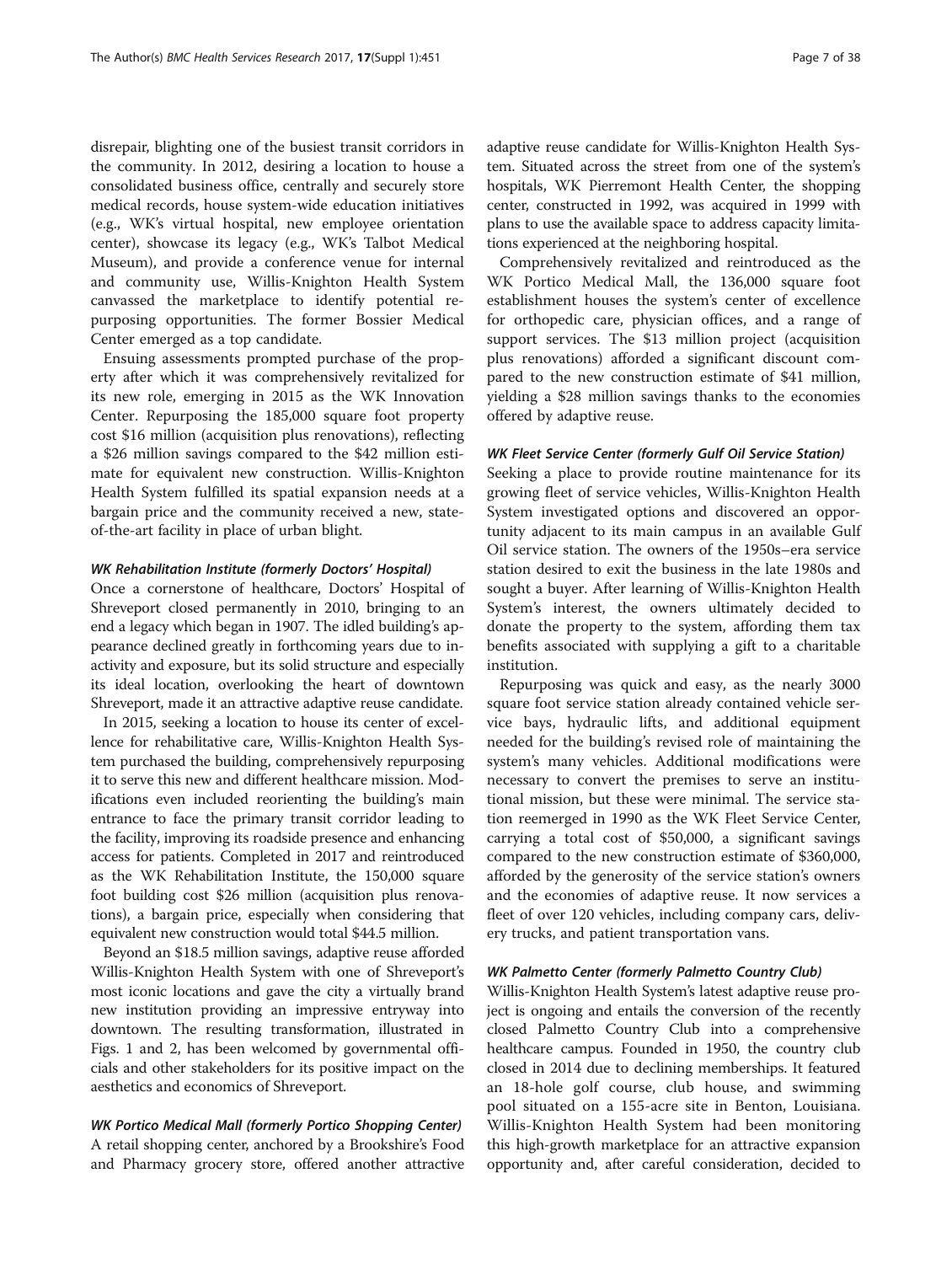<span id="page-3-0"></span>

efforts to effect its transformation

purchase the property which over the course of a decade will emerge as a full campus. The first step, currently underway, involves repurposing the existing clubhouse and swimming pool to serve as a WK Fitness and Wellness Center. Preliminary analyses suggest that Benton, Louisiana will need comprehensive acute and long term care services in coming years. Service lines will gradually be introduced at WK Palmetto Center as community need dictates.

Due to the ongoing nature of the project, ultimate savings have yet to be determined, but the country club was acquired at a cost considered to represent an exceptional value. The majority of the resulting campus indeed will require new construction, but the existing infrastructure formerly used by the country club is being incorporated into the revised plans in full, demonstrating that

adaptive reuse can be deployed in combination with new construction, conserving resources and bolstering associated value.

#### **Opportunities**

Willis-Knighton Health System's adaptive reuse experiences suggest that the practice affords a range of opportunities, most of which are unavailable through any other spatial expansion method. The observed attributes are supported in the literature of adaptive reuse and they also confirm the notion that adaptive reuse delivers a wealth of mutual benefits.

#### Financial incentives

Adaptive reuse has the potential to deliver significant financial savings unavailable through equivalent new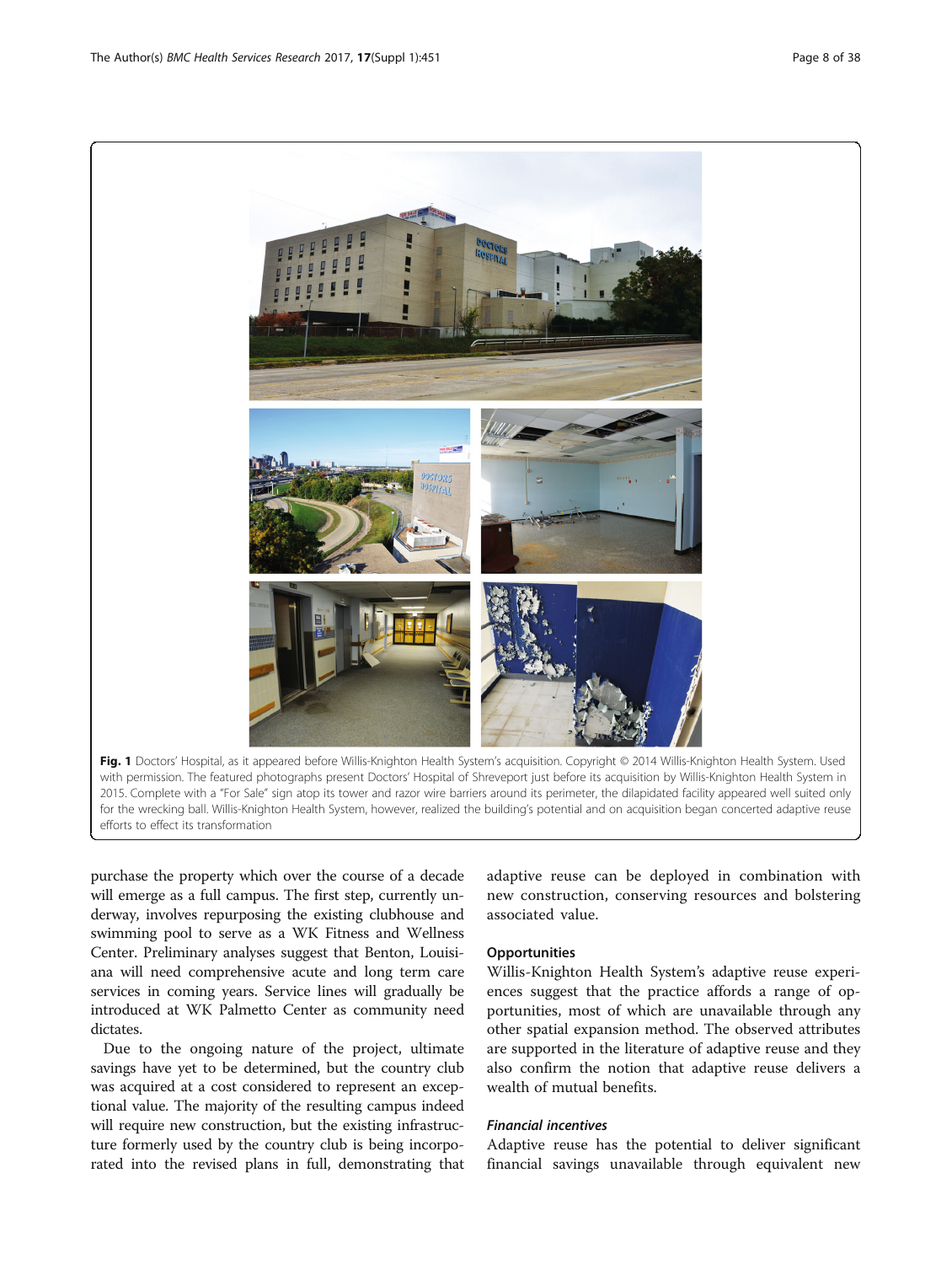<span id="page-4-0"></span>

construction projects [[15](#page-9-0)]. This benefit, observed in each of Willis-Knighton Health System's experiences, is cited as the primary motivation for pursuing adaptive reuse [[14](#page-9-0)–[16\]](#page-9-0). The economies associated with the practice primarily result from the highly favorable pricing of properties which effectively have concluded their first lives and no longer are able to attract tenants. Buildings that are unoccupied, especially for lengthy periods of time, often present opportunities for negotiating attractive pricing and sometimes feature discounted pricing at the onset [[11](#page-9-0), [13, 14](#page-9-0)].

Additional savings are possible by reusing some or all of the existing building's infrastructure in the revised property, reducing building materials and labor costs [[17](#page-9-0)–[20](#page-9-0)]. Loans and grants tied to historic preservation, redevelopment, and related initiatives might also be

available, offering an additional opportunity to achieve economies [\[14](#page-9-0), [16\]](#page-9-0).

The savings potential of adaptive reuse certainly shouldn't be lost on those serving in the healthcare industry. Just as Willis-Knighton Health System discovered in its initial growth endeavors, adaptive reuse, courtesy of the savings generated, can make possible spatial expansion which wouldn't be feasible under new construction scenarios. It also helps demonstrate fiscal responsibility, something especially important for government healthcare institutions and not-for-profit establishments, as they face the heightened expectations of the citizenry to use resources judiciously. Further, the economies derived from adaptive reuse can facilitate institutional efforts to deliver charitable care to underserved populations. Willis-Knighton Health System's indigent clinic network, for example, has made use of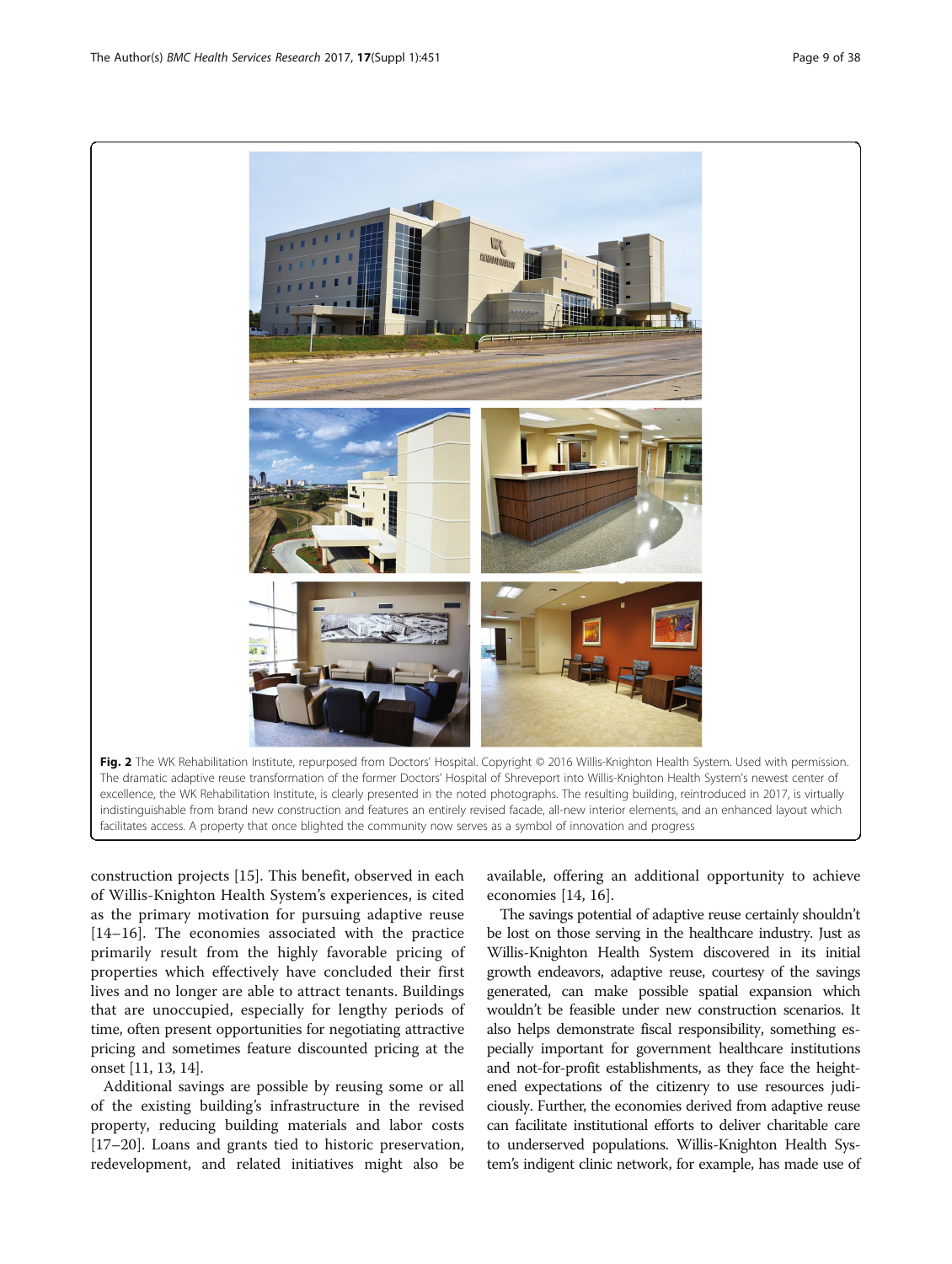the practice, permitting an increasing percentage of charitable dollars to be directed toward care provision in these needy communities. When viewed in this light, adaptive reuse has deeper strategic implications than might be assumed at face value.

#### Premium location availabilities

Many variables converge to create an idyllic location for healthcare operations, especially those involving care delivery which must ensure safe, convenient access for patients. Often, the best locations in communities are already occupied, but relocations or closures can once again free them up, albeit with existing structures onsite. Through adaptive reuse, these highly-prized locations can be brought back into consideration [[11, 12\]](#page-9-0).

In each of Willis-Knighton Health System's adaptive reuse experiences, the locations acquired were deemed to be excellent. Several properties, in fact, afforded oneof-a-kind visibility and access in their given markets.

#### Community renewal support

Abandoned buildings represent intensive problems for communities. Over time, they can become blights, which diminish scenic beauty. Safety hazards also emerge, resulting from inactivity which leaves abandoned structures vulnerable to criminal and environmental elements. Further, tax revenues are lost. The opportunity to return an abandoned building to productive service facilitates community renewal efforts, eliminating blight, fostering job creation, and generating goodwill that garners the support of political leaders, neighboring businesses, and the citizenry [\[11](#page-9-0), [13](#page-9-0), [14](#page-9-0)].

Through its adaptive reuse endeavors, Willis-Knighton Health System has endeared itself to stakeholders ranging from top elected officials to private citizens who appreciate the renewal afforded by the system's investments. While healthcare institutions have long sought to be excellent partners with their given communities, usually via traditional routes such as offering vital medical services, adaptive reuse provides a pathway for enhancing the resulting partnerships through contributions that far exceed healthcare delivery.

#### Conservation of resources

Adaptive reuse supports many conservation efforts, thus bolstering the environmental stewardship credentials of those healthcare institutions that turn to the practice. By repurposing an existing, abandoned building, its destruction can be averted, reducing the burden on landfills which otherwise would have to accommodate the waste [[21](#page-9-0)–[23](#page-9-0)]. Further, even when adaptive reuse projects require extensive renovations, the natural resource requirements are fewer than those associated with new construction, representing a more eco-friendly option

[[19, 20](#page-9-0)]. As an environmentally responsible institution, Willis-Knighton Health System strives to maximize opportunities for conservation and adaptive reuse clearly has fostered associated efforts.

## **Obstacles**

Healthcare institutions desirous of pursuing adaptive reuse should be aware of obstacles that might potentially be encountered. These sometimes present insurmountable challenges and other times they require additional effort to overcome, with each case being situation dependent.

#### Insufficient or nonexistent availabilities

A very obvious obstacle to adaptive reuse simply entails the lack of a suitable and available building in a desired area. Available structures must possess a range of qualities, determined by the prospective buyer, to be viable adaptive reuse candidates. Suitable candidates may or may not exist, something that can only be determined through exploration and investigation [\[14](#page-9-0), [24](#page-9-0)].

#### Excessive renovation costs

Even when a suitable prospective building is identified meeting location, size, and other desirables, on closer inspection, the structure might be determined to be too expensive to renovate. While modern design and construction techniques can make outdated structures new again, meeting even the loftiest standards for patient care delivery, limits indeed can be reached after which the associated costs of the renovation outweigh the benefits. Damage from things such as flooding, fire, vandalism, and environmental contamination can be so severe that repairs would not be economically feasible. Ultimately, the magnitude of negative encumbrances in the context of the prospective buyer's tolerance regarding the cost of remedies will determine whether the site remains an option or should be discarded in favor of other opportunities [[14](#page-9-0), [19](#page-9-0), [20](#page-9-0)].

#### Disagreements with stakeholders over reuse

In some cases, establishments might be forced to forego an adaptive reuse candidate because community stakeholders find the prospective reuse to be undesirable. Occasionally, this dissatisfaction is expressed through public protests and related conveyances. Adaptive reuse by definition entails a building reemerging to serve a purpose different than the one pursued originally, setting the stage for at least some to be disenchanted. Much depends on the nature of the new use and whether those in the community view it to be a benefit or detriment to the given locale [[13](#page-9-0), [25](#page-9-0)].

When evaluating candidate properties, Willis-Knighton Health System proactively engages public officials, community leaders, and private citizens, informing them of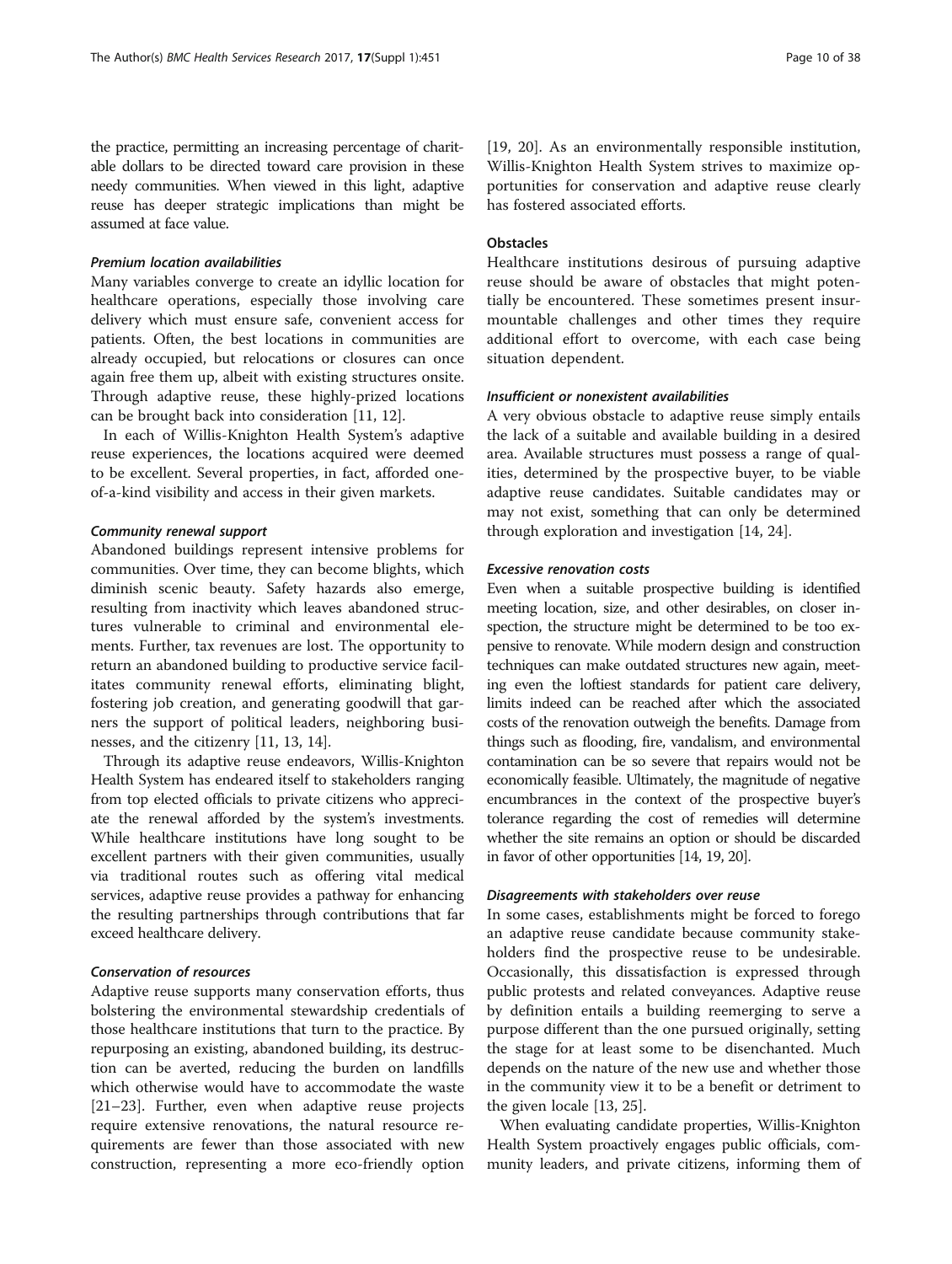envisioned plans for the rebirth of the given structure. Feedback is sought, and if possible, stakeholder suggestions are incorporated into associated plans. This approach ensures that envisioned plans are communicated accurately. It also helps to gauge stakeholder interest in the proposed project, providing a key indicator for ascertaining if the pursuit is worthwhile.

## Zoning difficulties

Since adaptive reuse implies that an existing building will reemerge to serve a new purpose different from that of its original mission, zoning and related regulatory matters must be taken into consideration when evaluating any candidate property. Converting a property from one classification to another may or may not be possible, with this being dependent on local rules and regulations governing commercial operations [[14, 16](#page-9-0), [20\]](#page-9-0). Quite obviously, such matters must be thoroughly investigated well in advance of purchase, making sure that any regulatory issues encountered can be traversed successfully.

#### Operationalization

Willis-Knighton Health System's methods for operationalizing adaptive reuse evolved from its own experiences. Lacking the benefit of an underlying knowledge base available in the health sciences literature, executives were forced to rely on intuition, creative thinking, and a willingness to experiment and learn from successes and failures. With each adaptive reuse experience, expertise increased and eventually led to the operational plans that remain in use today.

Since adaptive reuse is merely an option for consideration whenever spatial expansion needs present themselves, simple awareness of the practice is the initiating operational requirement. An awareness of adaptive reuse places it into the realm of possibilities for addressing space requirements, but a formal protocol is needed to ensure its consideration. The usual and customary process associated with realizing a spatial expansion involves seven stages as follows.

- 1. Needs assessment
- 2. Site selection and acquisition
- 3. Concept development and approval
- 4. Design development and approval
- 5. Construction, completion, and inspection
- 6. Commercial preparation
- 7. Grand opening

During Stage 2, site selection and acquisition, opportunities emerge to consider adaptive reuse candidates. To formalize consideration, Willis-Knighton Health System devised a 4-step decision-making model, termed the Adaptive Reuse Consideration Framework, placing it within the site selection and acquisition stage. Illustrated in Table 1, the framework is explained as follows.

#### Step 1: market surveillance

When facing a need for physical space that cannot be met by renovating existing infrastructure, instead of

| <b>Table 1</b> The adaptive reuse consideration framework |  |  |
|-----------------------------------------------------------|--|--|
|-----------------------------------------------------------|--|--|

|  |  | Step 1. market surveillance |
|--|--|-----------------------------|
|--|--|-----------------------------|

Before considering new construction, investigate the availability of an adaptive reuse candidate property

Action steps:

- a. Canvass desirable locations for candidate properties
- b. Enlist the assistance of a real estate professional to aid in the search
- Is an adaptive reuse candidate available? If YES, proceed to Step 2.
- If NO, consider new construction.

Step 2. preliminary analysis

- Conduct a preliminary analysis of the adaptive reuse candidate property Action steps:
	- a. Assemble a team consisting of key personnel involved in the expansion initiative
	- b. Visit the site and perform a walk-through inside and around the candidate property
	- c. Hold a "reimagination session" to envision possibilities

Are the results of the preliminary analysis satisfactory? If YES, proceed to Step 3. If NO, consider new construction.

Step 3. feasibility study

Conduct a feasibility study of the adaptive reuse candidate property Action steps:

- a. Perform a customer service assessment
- Example considerations:
	- i. Is the size of the structure adequate to serve the targeted customer base? If not, are renovations possible?
	- ii. Does the location facilitate pedestrian and vehicular customer traffic (e.g., safety, accessibility, parking)?
	- iii. Does a good fit exist between the candidate property and existing system components, permitting cohesion in service delivery?
- b. Perform a political assessment
- Example considerations:
	- i. Will the intended use of the property require zoning changes or other regulatory considerations?
	- ii. Are public officials supportive of the intended use of the property?
	- iii. Is any discontent anticipated among the citizenry regarding the intended use of the property?
- c. Perform a financial assessment

Example considerations:

- i. Does the cost of the project (property cost plus required renovations) make economic sense?
- ii. What savings, incentives, or other financial benefits, if any, are anticipated to be afforded over an equivalent new construction scenario?
- iii. Are any other realistic scenarios possible which might yield a better financial result?

Are the results of the feasibility study satisfactory? If YES, proceed to Step 4. If NO, consider new construction.

Step 4. property acquisition

Acquire the property and proceed to the concept development and approval stage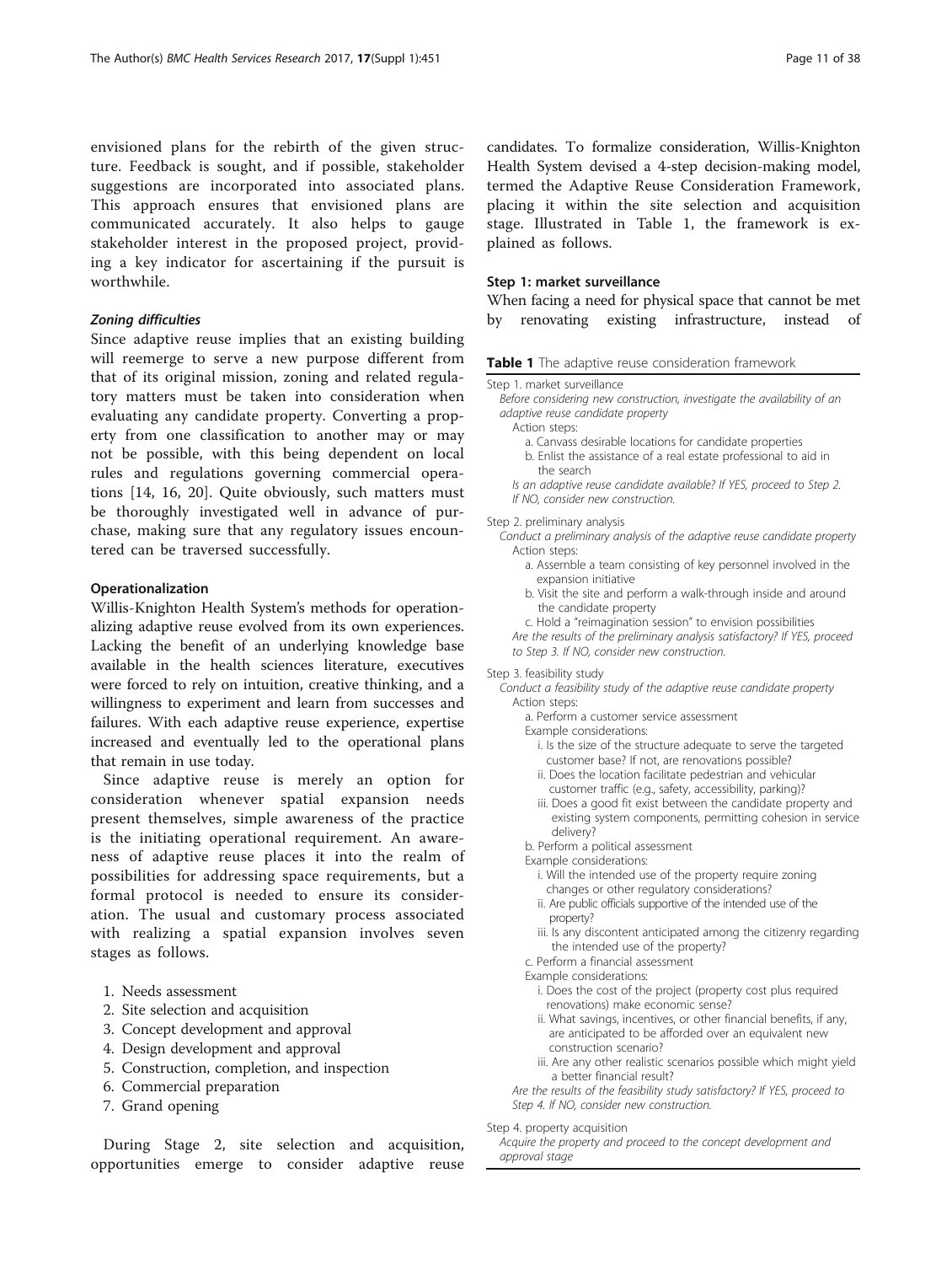immediately focusing on acquiring a vacant parcel of land upon which to place new construction, executives first scout the general area where the expansion is needed to determine if an abandoned and available building that can accommodate the desired application exists. This is a fairly quick process, as availabilities can easily be ascertained either by personal site visits to canvass the area or by requesting the assistance of commercial real estate professionals with firsthand knowledge of availabilities.

If availabilities do not exist, then adaptive reuse pursuits are abandoned, with traditional new construction pathways being pursued instead. However, if a building with the potential to be repurposed exists, executives conduct a preliminary analysis to determine its suitability.

#### Step 2: preliminary analysis

The preliminary analysis begins with a site visit conducted at the candidate property by an evaluation team consisting of executives, key personnel who will be responsible for overseeing the forthcoming operation, engineering and construction personnel, and architecture and design consultants. The site visit permits team members to view the current state of the premises and ascertain its potential to be repurposed. Importantly, this comprehensive tour provides a context for reimagining the structure as a new and improved entity fulfilling the mission called for by the expansion. If the structure is deemed to be worthy of accommodating the reimagined application, a deeper feasibility study is conducted.

## Step 3: feasibility study

The feasibility study examines the merit of the candidate property on customer service, political, and financial fronts. The customer service assessment seeks to determine if the prospective property can adequately accommodate target audiences. Among other things, efforts are initiated to determine if the size of the structure is appropriate for the given application and, if not, what degree of renovation would be necessary to make the accommodation. Pedestrian and vehicular traffic patterns are studied to ensure safe and convenient access for those who will be using the envisioned facility. Vehicle parking requirements also are investigated. Further, efforts are taken to determine if cohesion between the new location and the greater institution will be sufficient to ensure that support services can be delivered in a problem free manner.

The political assessment primarily focuses on zoning and associated regulatory issues concerning the property, investigating what steps, if any, are needed to permit a healthcare-related mission to take place at the noted site. Additionally, efforts are directed toward ascertaining the

degree of stakeholder support associated with the intended mission.

The financial assessment investigates the cost of the prospective project (acquisition plus renovations) in an effort to determine whether the pursuit makes economic sense. Resulting figures then are compared with estimates of the cost of an equivalent new construction project, giving executives a useful evaluative reference. Attention also is directed toward ascertaining what, if any, alternative scenarios are possible and, if so, what are their associated costs, providing yet another comparison to help ensure a financially prudent decision.

The details and insights gained from the customer service, political, and financial assessments are compiled and presented in ensuing meetings to render a decision regarding feasibility. If obstacles which cannot be overcome are revealed in the findings, barring the emergence of another prospective adaptive reuse candidate, a new construction scenario will be pursued.

#### Step 4: property acquisition

If the adaptive reuse candidate is deemed to be meritorious, the property will be acquired and the effort will advance to the concept development and approval stage. The reimagined site will be formalized by commissioned designers, architects, and engineers, eventually resulting in a completed, repurposed building that satisfies the institution's expansion needs and once again delivers value in the community.

#### Addressing technical complexities

Willis-Knighton Health System's Adaptive Reuse Consideration Framework provides a basic overview of the steps required to evaluate adaptive reuse candidates and its use helps to ensure that the practice is considered when spatial expansion decisions are at hand. Due to the inherent complexities associated with repurposing abandoned buildings to serve medical missions, it goes without saying that the application of this framework requires healthcare institutions to direct significant time and attention toward each step. While the range of associated tasks might seem overwhelming, perhaps to the point of discouraging some from pursuing adaptive reuse, Willis-Knighton Health System has observed from its experiences that relying on qualified and capable experts reduces burdens significantly.

Willis-Knighton Health System's approach for ascertaining the financial feasibility of an adaptive reuse candidate generally begins by calculating the total cost per square foot for an equivalent new construction project using historical knowledge and industry standards. This provides a rough estimate of the institution's cost ceiling for the given project, offering a working measure with which to compare the potential savings associated with the adaptive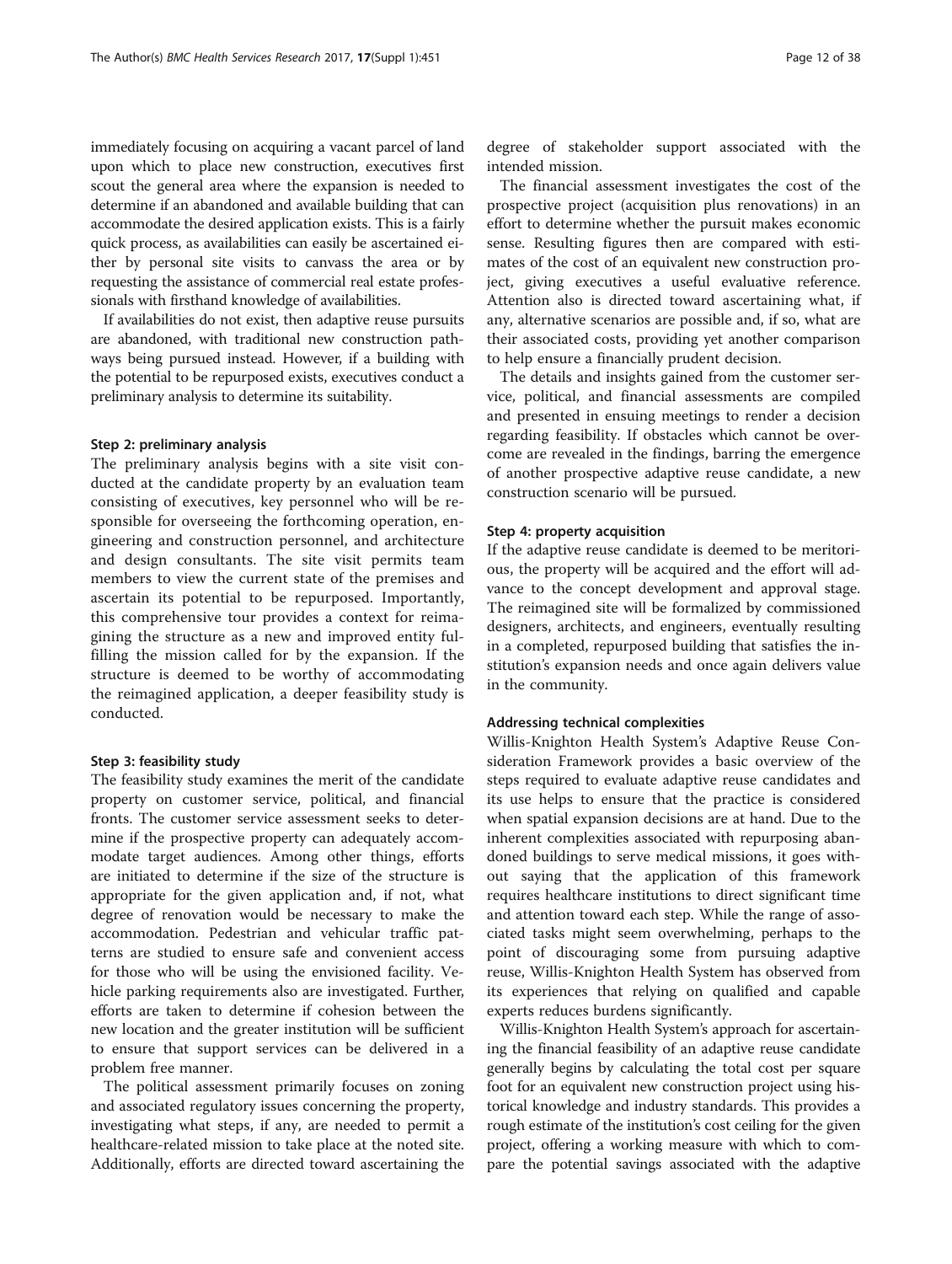<span id="page-8-0"></span>reuse candidate under review. If this appears promising, executives then arrange for formal cost estimates to be prepared by architecture and engineering firms, ultimately affording an accurate adaptive reuse versus new construction cost comparison which Willis-Knighton Health System's executives can use to make an informed decision.

Similarly, engineering and construction concerns associated with adaptive reuse candidates (e.g., physical plant assessments, hazardous waste identification and removal issues, code compliance matters) are evaluated with the assistance of professional firms. These entities possess the expertise required to make proper assessments, supply associated advice, and issue reliable cost estimates, further shoring up information needs.

Scores of decisions indeed are required throughout the Adaptive Reuse Consideration Framework. While some can be addressed internally with relative ease (e.g., composition of evaluation teams, savings percentages required to select adaptive reuse over new construction, etc.), others call for expertise that might not be available within given healthcare establishments. In such cases, knowledge gaps can be filled with the assistance of external parties, making pursuit of adaptive reuse candidates possible, even for healthcare institutions with little internal expertise on building and construction fronts.

## Conclusions

Evidenced by Willis-Knighton Health System's associated experiences, adaptive reuse offers a unique and mutually beneficial method for addressing the spatial expansion needs of healthcare institutions, providing those serving in hospitals, medical clinics, and other care providing facilities with an option to consider beyond traditional renovation and new construction pathways. The practice by its very nature coincides nicely with the community-minded, altruistic missions typically espoused by healthcare establishments, affording an exceptional strategic fit when proper circumstances present themselves. While adaptive reuse has received very little attention in the health sciences literature, through the repurposing insights and operational guidance supplied in this article, it is hoped that knowledge and awareness of the practice will be bolstered, permitting healthcare providers to understand and make use of this novel method for addressing spatial expansion needs more affordably, fostering opportunities to expand the delivery of health and medical services.

#### Acknowledgments

A special note of thanks is extended to Riley Waddell, Darrell Rebouche, and the greater Willis-Knighton Health System family for their helpful assistance throughout the development and publication of this article. Appreciation also is extended to Professor Peter McGoldrick of the University of Manchester for providing helpful insights which advanced the resulting effort.

#### Funding

Article processing charges were funded by Willis-Knighton Health System.

Availability of data and materials Not applicable

#### Authors' contributions

The authors jointly developed the submitted manuscript, with each performing critical roles from early conceptualization through to the production of the full manuscript. The manuscript resulted from a collaborative effort. Both authors read and approved the final manuscript.

#### Authors' information

JKE is President and Chief Executive Officer of Shreveport, Louisianabased Willis-Knighton Health System, the region's largest provider of healthcare services. With over 52 years of service at the helm of the institution, JKE is America's longest-tenured hospital administrator. A fellow in the American College of Healthcare Executives, he holds a bachelor's degree in business administration from Baylor University, a master's degree in hospital administration from Washington University School of Medicine, and an honorary doctorate of science and humane letters from Northwestern State University of Louisiana. He is the author of Breadcrumbs to Cheesecake, a book which chronicles the history of Willis-Knighton Health System. JLF Jr. is Chair of the James K. Elrod Department of Health

Administration, James K. Elrod Professor of Health Administration, and Professor of Marketing in the School of Business at LSU Shreveport where he teaches a variety of courses in both health administration and marketing. He holds a BBA in marketing from the University of Mississippi; an MBA from Mississippi College; a PhD in public administration and public policy, with concentrations in health administration, human resource management, and organization theory, from Auburn University; and a PhD in business administration, with a major in marketing, from the University of Manchester in the United Kingdom. He is the author of six books, including Health Care Marketing: Tools and Techniques, 3rd Edition, published by Jones and Bartlett Learning. JLF Jr. also serves as Senior Advisor for Marketing and Strategy at Willis-Knighton Health System.

#### Competing interests

The authors declare that they have no competing interests.

#### Consent for publication

Not applicable.

#### Ethics approval and consent to participate Not applicable.

#### About this supplement

This article has been published as part of BMC Health Services Research Volume 17 Supplement 1, 2017: Enhancing the depth and breadth of healthcare services in communities: insights, innovations, and applications. The full contents of the supplement are available online at [http://bmchealthservres.biomedcentral.com/articles/supplements/](http://bmchealthservres.biomedcentral.com/articles/supplements/volume-17-supplement-1) [volume-17-supplement-1.](http://bmchealthservres.biomedcentral.com/articles/supplements/volume-17-supplement-1)

#### Publisher's note

Springer Nature remains neutral with regard to jurisdictional claims in published maps and institutional affiliations.

Published: 11 July 2017

#### References

- 1. Burmahl B, Hoppszallern S, Morgan J. 2017 hospital construction survey. Health Facil Manag. 2017;30(2):18–24.
- 2. Durham J. Ending the era of super-sized health care facilities. Becker's Hospital Review. 2013 [cited 2017 March 6]. Available online: [http://](http://www.beckershospitalreview.com/strategic-planning/ending-the-era-of-super-sized-health-care-facilities.html) [www.beckershospitalreview.com/strategic-planning/ending-the-era-of](http://www.beckershospitalreview.com/strategic-planning/ending-the-era-of-super-sized-health-care-facilities.html)[super-sized-health-care-facilities.html.](http://www.beckershospitalreview.com/strategic-planning/ending-the-era-of-super-sized-health-care-facilities.html)
- 3. Ikenson B. Theories of evolution. Architect. 2016;105(6):56–8.